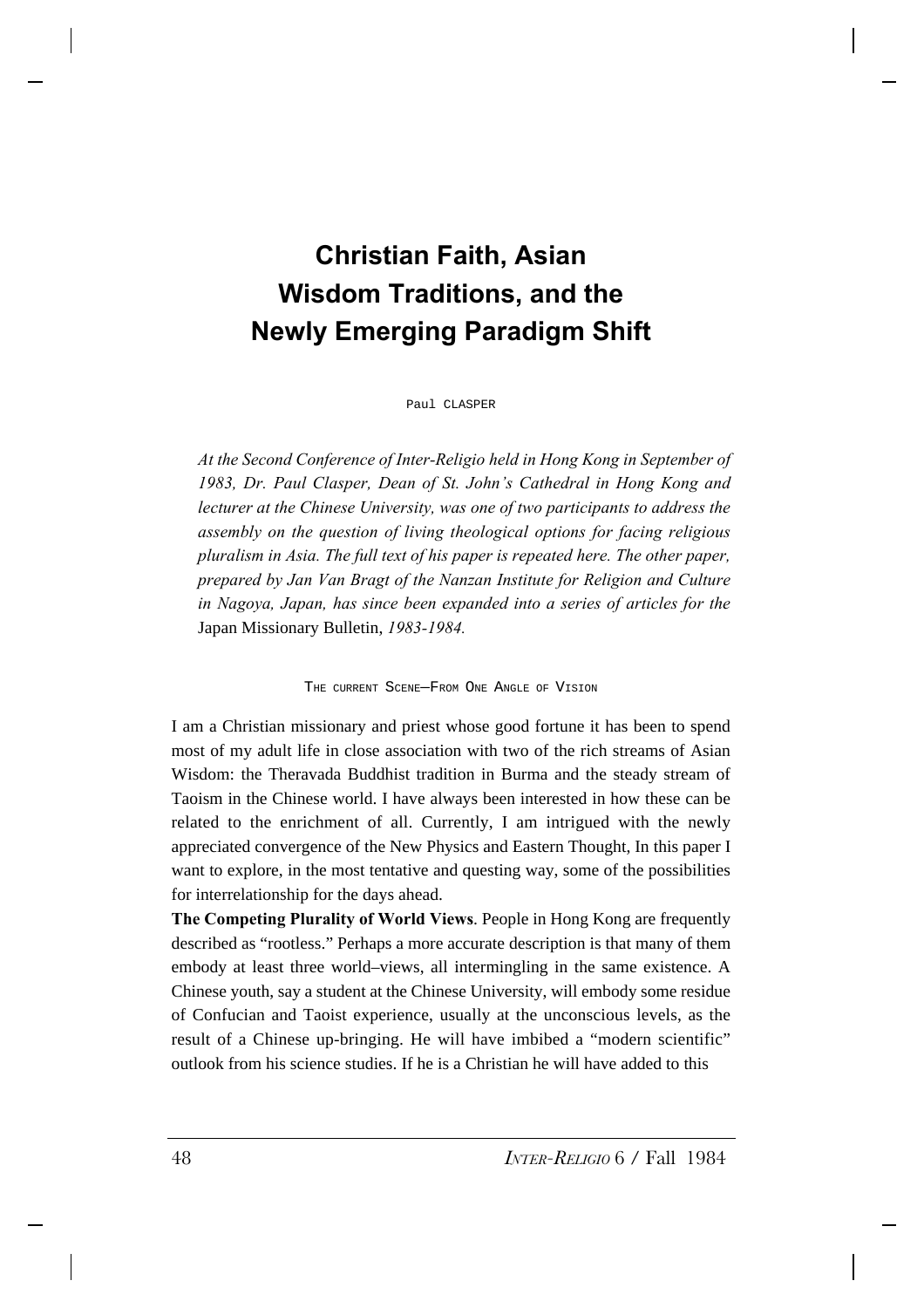a world–view derived from the Christian tradition: roughly, Medieval Catholic, if he is a Roman Catholic, or Pietistic Biblical, if he is a Protestant. He will know the pull of both East and West. He knows that being from Hong Kong he is not traditionally Asian. When he visits the West he knows he is not wholly at home there. These three worlds, at least, are alive, if not really integrated, in him. Far from being an "odd bird," he may well be a model of our situation today.

This intermixture of world views could be multiplied by looking at almost any culture today. Recently I talked with Christians in Bali. They sense their deep affinity with their own relatively integrated culture: the arts, dancing, music, and the rhythm of the seasons are a part of their very bloodstream. They also value the kernel of Christian faith which has come to them, though they are eager to shed the shell of the Dutch characteristics in which the treasure has been presented. They also wonder if the effects of tourism and technology will soon erode their world with the diseases it has brought to other places.

This summer I have also met, for the first time, Christians from the Kadazan people of Sabah. They are close to the soil and speak of the living belief of their people that at death their souls will go to the top of the holy Mount Kinabalu. But some have now experienced a "western scientific education." They want to bring the benefits of at least some technology to their people. But, being canny, they suspect there are definite limits to the values of technology entering their world. The brightest of them I met were also Christians who valued, as only first generation Christians can, the new quality of life which came to them through contact with the Christian community.

Is it possible that all of us are mixtures of various world-views? This condition may result in paralysis and a kind of schizophrenia if these worlds clash and never become integrated in a life–nourishing way. At the same time, perhaps a deeper truth is that we are enriched by the possibilities of drawing from several perspectives; that these may be stimulatingly complimentary; that we actually do live, simultaneously, on several levels, all at once, and that we would be impoverished if we neglected certain levels by trying to restrict ourselves to one level or one world–view only.

Happily, we are beginning to gain some perspective on the so-called "modern scientific world view," which has dominated much of our seeing for the last four centuries. Two books by Huston Smith may be noted as indicative of this emerging perspective; *Forgotten Truth: The Primordial Tradition* and *Beyond the Post-Modern Mind.*

What we are now in a better position to see is that the "primal vision" included a sense of wholeness and integrity which seems like "health," compared 'to much of the alienation and fragmentation which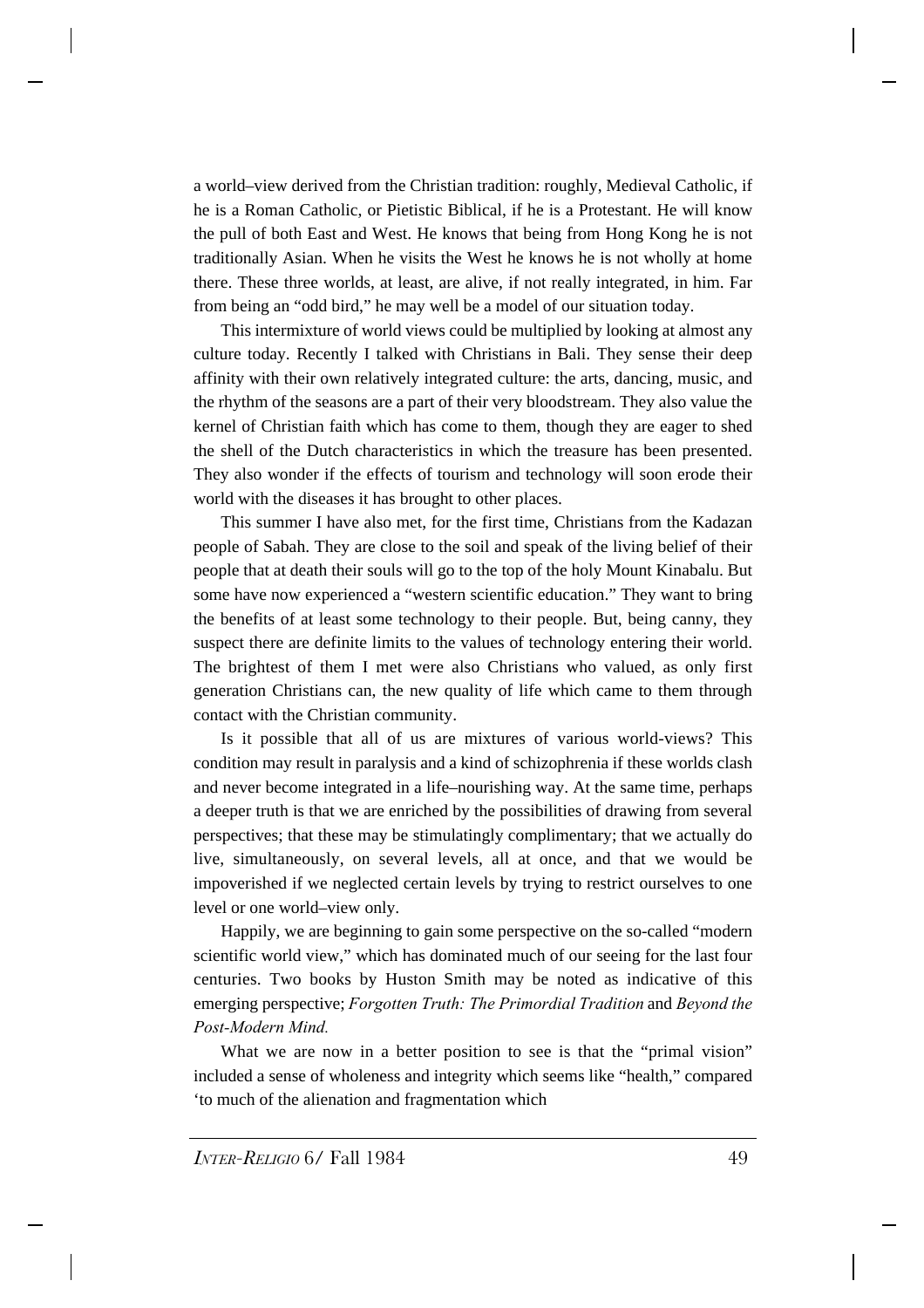has resulted from the "modern scientific" world. The effects, social and psychological, of the technological world which resulted from the world that has issued from the mechanistic paradigm (the world as a clock) begun by Newton and Descartes have been enriching at one level, but increasingly impoverishing, if seen in the wider perspective. But there can be no turning back to the primitive or primal for most of us. What is emerging is a world of possibilities for "postmodern man" which, interestingly, has more in common with the "primal" than might first be expected. The world of the post-modern man can be more widely interrelated, more marked by wholeness and integration because it will have become critical of the severe limits of the "modern" world. From this perspective the narrowly reductive view of "scientism" will be seen as an especially cramping world-view; helpful in the more surface and technical aspects of life, but blood–sucking and life– destroying as far as the richer values of living are concerned.

Perhaps we need several world–views; one corrected and complemented by another. One level and one viewpoint can be valued and utilized without becoming the absolute criterion for all others. Perhaps these are to exist in dynamic interaction, not one forcing the others out in sectarian, totalitarian fashion. If so, what would it mean to live more consciously through a healthful and deliberated inclusion of a variety of world views? This would imply the effort to try to understand the phenomenon which is actually already taking place.

**The Choice of Faith and the Plurality of Faiths**. In the expressive words of Arnold Toynbee, we no longer live in the time when the religious map resembles a patchwork quilt—Hindus in India, Buddhists in Burma, Baptists in Texas. Rather, we live in a time when the map resembles a piece of shot-silk: any religion or way of wisdom can be, and is, followed in any place. Some of the finest Zen Buddhists can be found in California and Colorado; Hindus, by conviction and practice, have proliferated in the West. Some **of** the world's finest Baptist are found in Burma; numerically the growing edge of the Anglican communion is in Africa. As Toynbee has said: The religious identification will not depend on geography, but on personal choice and psychological taste.

Peter Berger has addressed this matter of the new freedom to choose in religious matters in his fine book *The Heretical Imperative: Contemporary Possibilities of Religious Affirmation.* Previously it was considered heretical to choose a way which was not given the "plausibility structure" by the society in which one lived. Now, by contrast, "the social context of this phenomenon has changed radically with the coming of modernity. In pre-modern situations there is a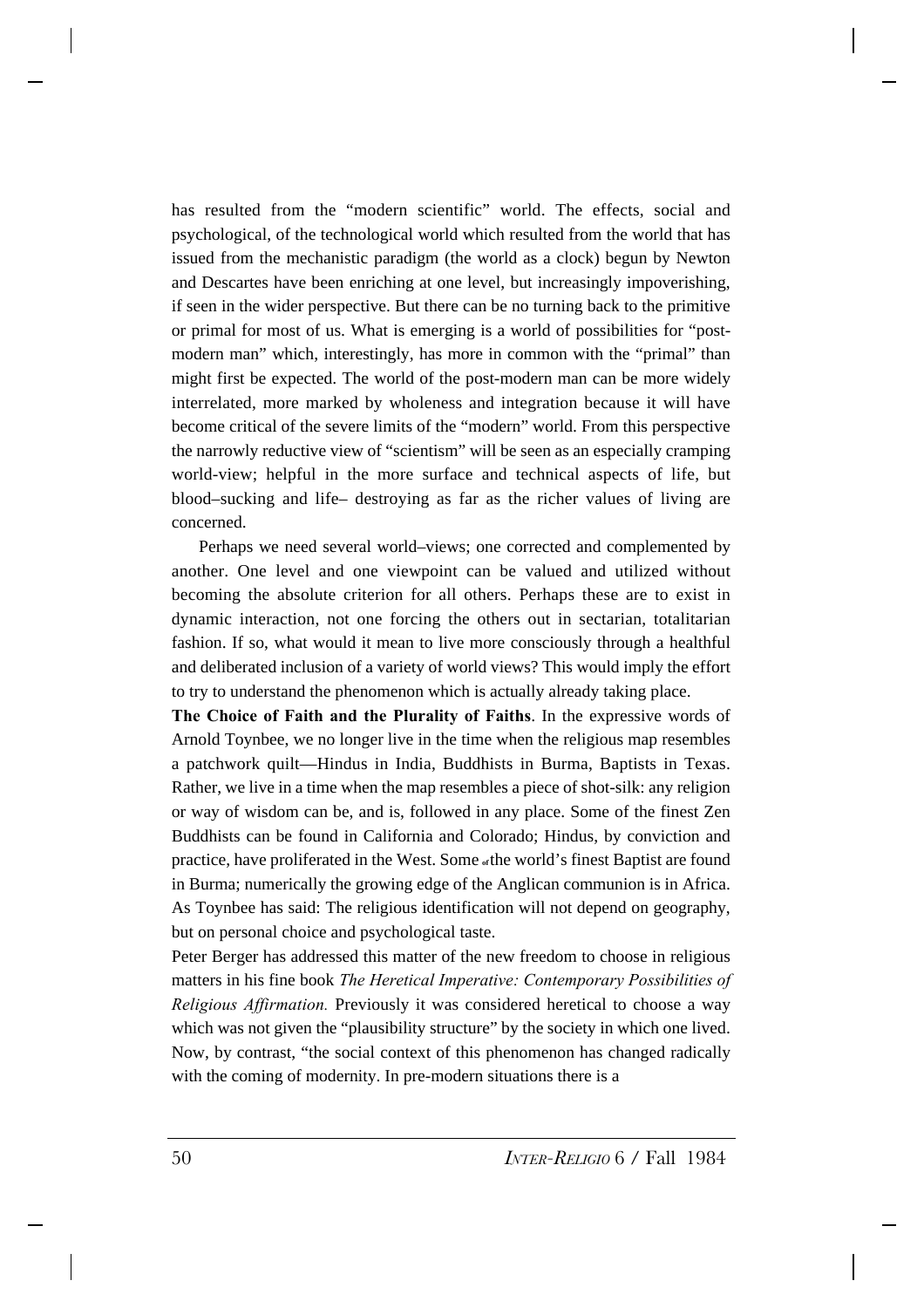world of religious certainty, occasionally ruptured by heretical deviations. By contrast, the modern situation is a world of religious uncertainty, occasionally staved off by more or less precarious constructions of religious affirmations. Indeed, one could put the change even more sharply. For pre-modern man, heresy is a possibility—usually a rather remote one; for modern man, heresy typically becomes a necessity. Or again, modernity crates a new situation in which picking and choosing becomes an imperative." (p.25)

Ways of Asian Wisdom which have always possessed a sense of the universal now have an ecumenical (world-wide) missionary opportunity. Everybody can now be exposed to a fair show of most any way of wisdom in most any place. The pluralism of world-views is matched by the pluralism of plausibility structures, enabling one to choose and practice most any faith in most any place.

This places a fresh responsibility on each person to choose. We now have new opportunities to choose our heritage, draw from more congenial traditions, ally ourselves with new ferments, discussions, and histories. This carries several weighty implications:

- 1. We are responsible for the choice of the tradition in which we choose to be a pilgrim. By taking on a history or tradition we are happily obligated to repossess it, contribute to it; and so we can also criticize it.
- 2. We must give sensitive awareness to the pluralism about us. Even as we have chosen one way, others, for equally valid reasons—or maybe reasons as dubious as our own—will choose other ways. In the face of this pluralism of our now near-neighbors we have several possibilities of response:
	- a. we can ignore them—to our own isolating peril;
	- b. we can befriend them—which is risky because friendship can be a life-changing and attitude modifying experience; or
	- c. we can confront them in aggressive sectarian zeal.
- 3. All will be found to be living by some world-view or tradition. Those who do not consciously choose one of the traditional ways will likely be living by an unexamined secular alternative, which turns out to be no less presuppositional. In fact, the world of scientific and technological values which thinks of itself as emancipated from confining superstitions may well now be seen as the acceptance of an exceedingly narrow, restrictive, and reductionist view which is no longer capable of handling some of the major issues of our time. Those who live naively or religiously 'from the presuppositions of a restrictive scientism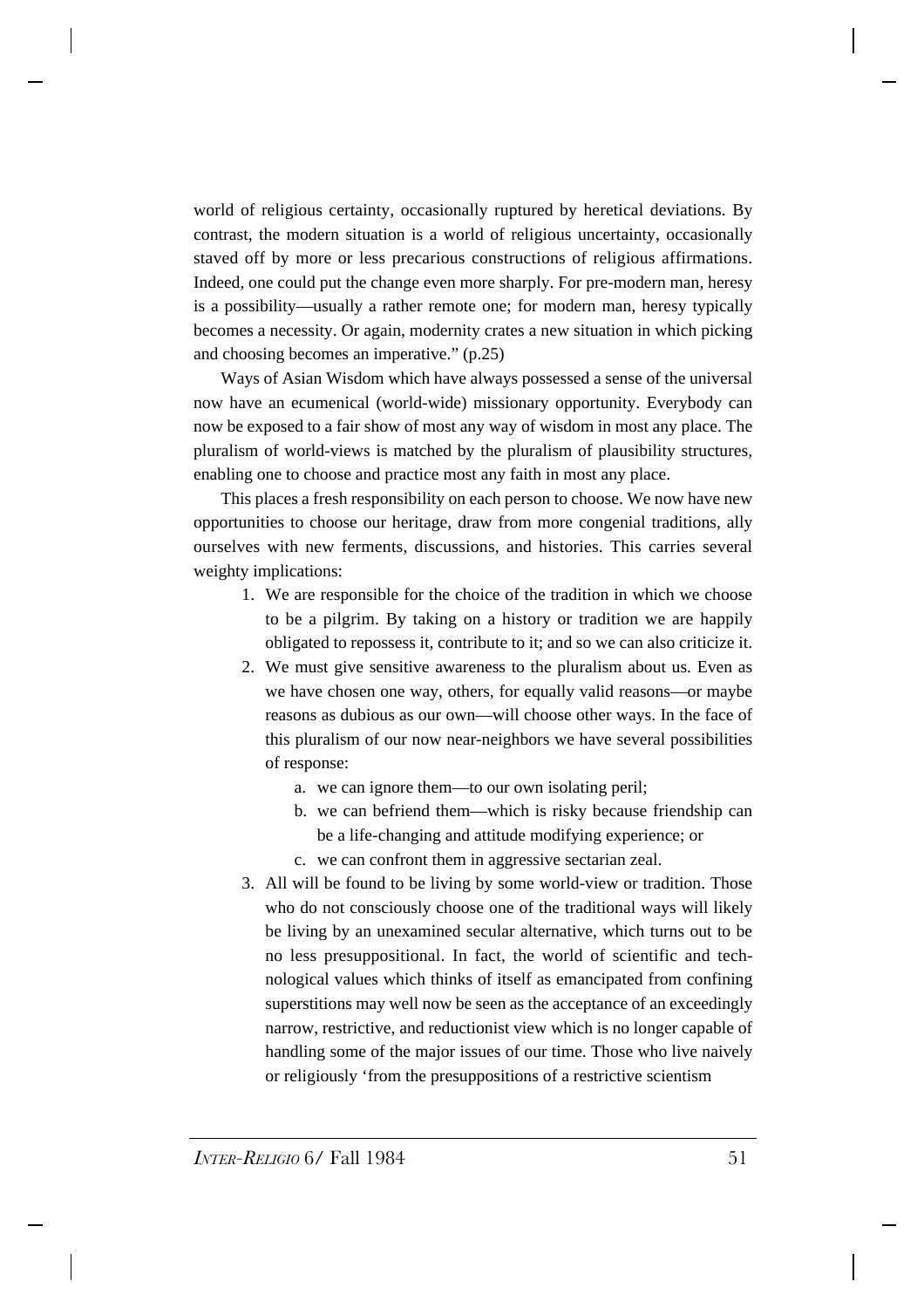are no less committed than others, but may well find themselves committed to what the New Testament calls the "gods of this passing age."

This analysis assumes that we are already entering a post–modern stage which calls for a fresh understanding of the world-views and ways of wisdom.

The Convergence of the New Physics and Eastern Thought. The third aspect of the current scene which I have selected as potentially important for the relationship of Christian Faith and the Asian Wisdom traditions may not seem as obvious as the two preceding ones. Its importance may well be doubted by many in the fields of science. But I venture to think it may be of crucial importance and with consequences reaching far beyond our present imagination. I refer to the radical breakthrough which has taken place in the field of physics and which has produced the conversations about the world-view, or views, which the New Physics has produced.

Until very recent times, physics was valued as the most exact, most objective of the sciences. It appeared to be the embodiment of the empirical spirit and the culmination of the mechanistic viewpoint which has dominated our scientific age since its foundations were laid by Newton and Descartes. But in a series of daring and brilliant experiments in the first three decades of the century there appeared a dramatic change in the concepts, ideas, and world–view of physics. Fritjof Capra has described this by saying: "In their struggle to grasp this new reality, scientists become painfully aware that their basic concepts, their language, and their whole way of thinking were inadequate to describe atomic phenomena. Their problems were not merely intellectual, but amounted to an intense emotional and, one could say, even existential crisis. It took them a long time to overcome this crisis, but in the end they were rewarded with deep insights into the nature of matter and its relation to the human mind." *(The Turning Point: Science, Society and the Rising Culture,* p.15.)

While not wholly dispensing with the perspectives of the older science for dealing with certain levels of problems, the New Physics called into question the whole model of the mechanism of the machine, or the clock model. It began to see the world, not by examining the fragments in smaller and smaller entities, but in terms of the inter– relatedness and interdependence of all phenomena. Instead of the machine, the organism became the necessary model. In this framework it had to begin with an integrated whole whose properties cannot be reduced to those of its parts.

To those with imagination it soon became evident that the holistic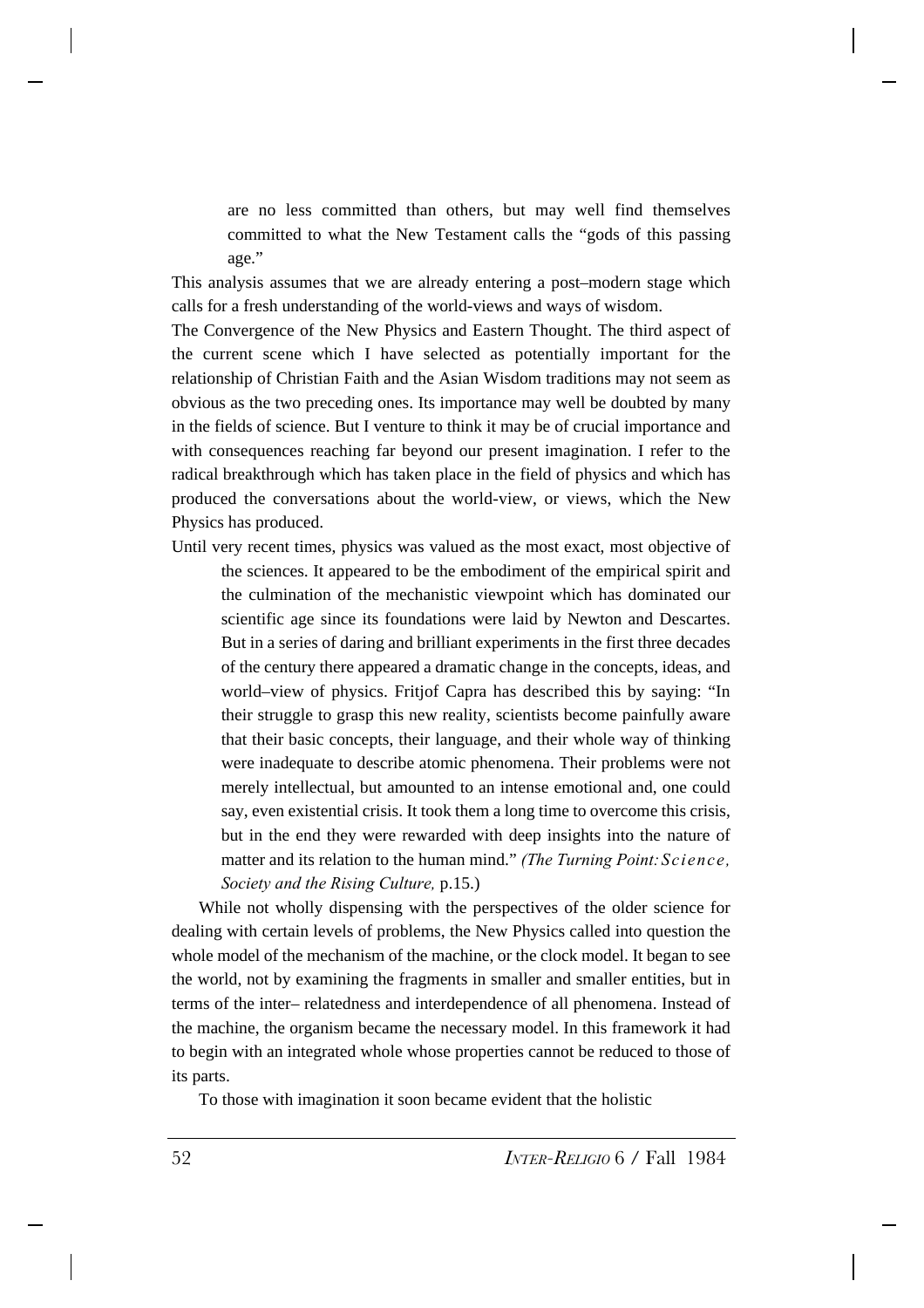and ecological view demanded by the New Physics has remarkable affinities with the views of the mystics of all ages and traditions. The similarities to world-views well known to the Wisdom traditions of India and China began to be seriously explored.

To be sure, many in the physics establishment have resisted this comparison. It is safer to stick within the confines of one tradition and not get lost in extravagant speculations. But now **a** body of writing is emerging to show that there can well be a convergence of both Eastern Thought and the viewpoint of the New Physics, and that this could be the promise of a holistic world-view which could well constitute nothing less than a "paradigm shift" of far reaching consequence. Among the works which treat this convergence of Eastern Thought and the New Physics a few can be mentioned: F. Capra, *The Tao of Physics;* J. Needleman, *A Sense of the Cosmos;* A. de Reincourt, *The Eye of Shiva* R. G. H. Siu, *The Tao of Science;* H. Smith, *Forgotten Truth;* M. Talbot, *Mysticism and the New Physics; G.* Zukav, *The Dancing Wu Li Masters.* A provocative introduction to this convergence can be found in L. Leshan's *The Medium, The Mystic, and the Physicist.* Leshan depicts the strikingly similar maps of reality which have been charted by the mystics, Christian and Asian, who have known well the mysteries of inner space and inner-connectedness and the physicists who are learning so much new about both the worlds of the very large and the very small. In an amazing collection of quotations you discover that it is a modern physicist who is speaking when it sounded like a mystic; and a mystic who is speaking when it sounded like a physicist.

In this convergence, the voices of the pre–modern Wisdom traditions show great affinity with the post–modern physicists—those who have broken from the restrictions of the Newtonian mechanistic model. This new promising conjunction will lead us to be attentive to the Asian traditions of Hinduism, Classical Buddhism, Taoism, and Zen Buddhism in new ways. It will also give us great concern to see what will happen both in the other scientific fields, as well as in society at large, when older, outdated scientific structures are dropped and the daring perspectives of the new era are taken seriously.

The question that comes to me as a Christian thinker, in the light of this convergence, is this: Where are we in the face of these discussions? Until now I find very few attempts to face these questions, especially when it raises the relationship to the Asian traditions. Perhaps it is because of the long and painfully slow attempt to extricate Christian Faith from a pre-modern outlook, and the attempt to forge a synthesis with the "scientific viewpoint," for its own apologetic respectability, that there is great hesitation to chal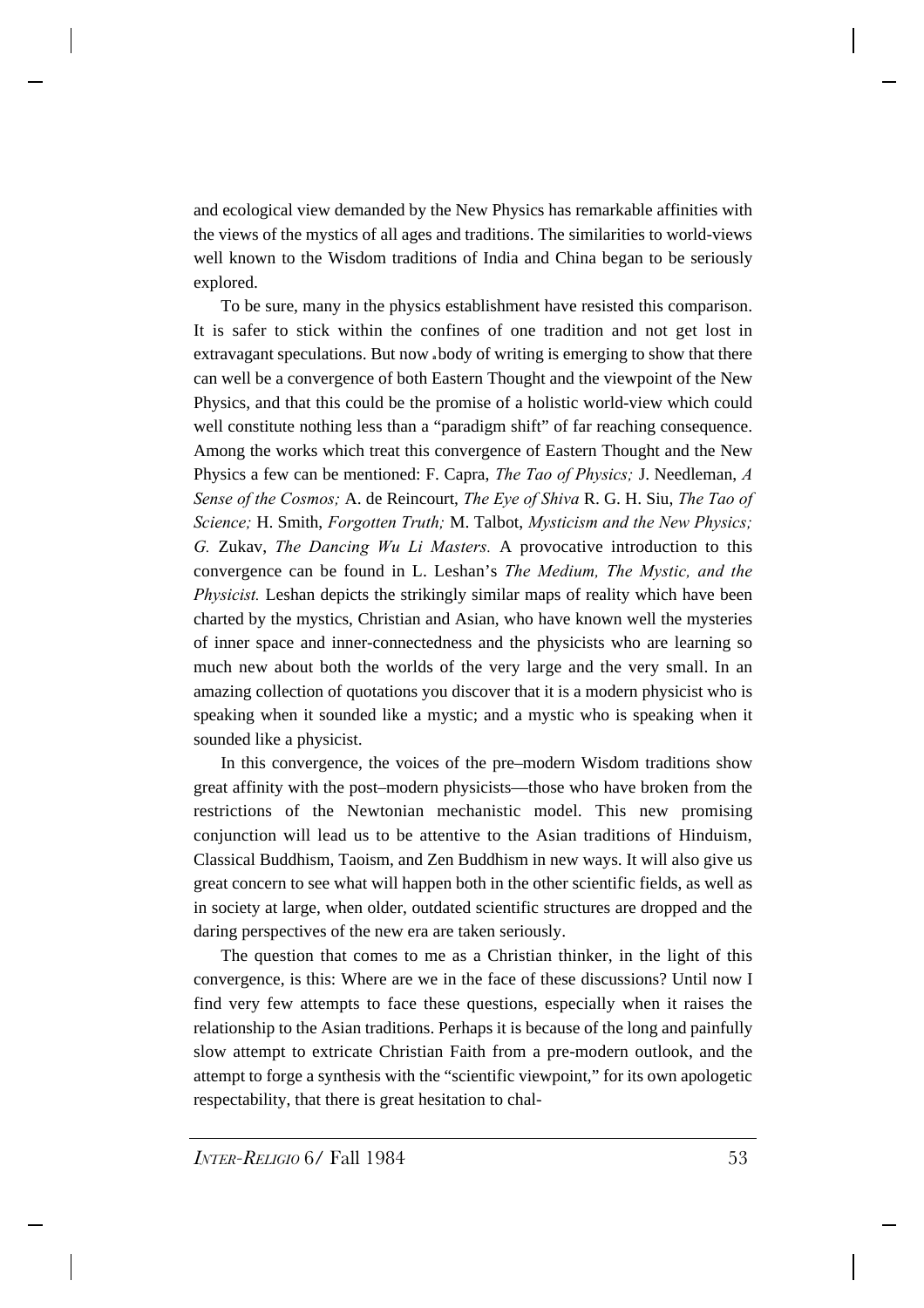lenge the dominance of the Newtonian mind-set.

For whatever reasons, I believe that Christian thought has much to learn and much to give if it is willing to entire into these discussions. Once involved in this world of discourse the relationship of Christian Faith to other Wisdom traditions may well move into a new level of fruitfulness. There is much reason for hope.

## SOME IMPLICATIONS

In the light of the aspects of the current scene which I have singled out, I see certain implications for myself. I will speak personally and confessionally, not meaning this as a program or "trip" to be imposed on others. However, these implications do come as a kind of mandate for me at the present time.

*I believe it will be necessary to see Christian Faith as more closely related to "the perennial philosophy' (A. Huxley), and hence to the mystical traditions of Asian Wisdom.*

A wise man once wrote these words: "The natural senses cannot possess God or unite thee to him; nay, thy inward faculties of understanding, will, and memory can only reach after God, but cannot be the place of his habitation in thee. But there is a root or depth in thee from whence all these faculties come forth, as lines from a centre or as branches from the body of the tree. This depth is the unity, the eternity, I had almost said the infinity of thy soul; for it is so infinite that nothing can satisfy it or give it any rest but the infinity of God."

When you first hear that quotation, I wonder what wisdom tradition you think it comes from? Perhaps from an Upanishad or a Mahayana Buddhist Sutra Actually it is a typical word from William Law, the eighteenth century Anglican devotional writer *(The Spirit of Prayer,* cpt.11). During his later years his life went though a profound change due to a chance contact with the writings of that remarkable Protestant visionary, Jacob Boehme. When I was first taken by Aldous Huxley's *The Perennial Philosophy,* many years ago, I was struck by the great number of quotations he had taken from this reserved English gentleman of the 18th century.

I believe that many of the best Christian mystics, of all traditions, can be seen as remarkably close to the vision of the mystics of the Asian Wisdom tradition. This affinity should be appreciated and increasingly explored with gratitude. The Christian tradition has so long and so easily given itself to the insistence on differences and uniqueness that it has had little heart or imagination to explore or appreciate this commonality I believe this should now be done, not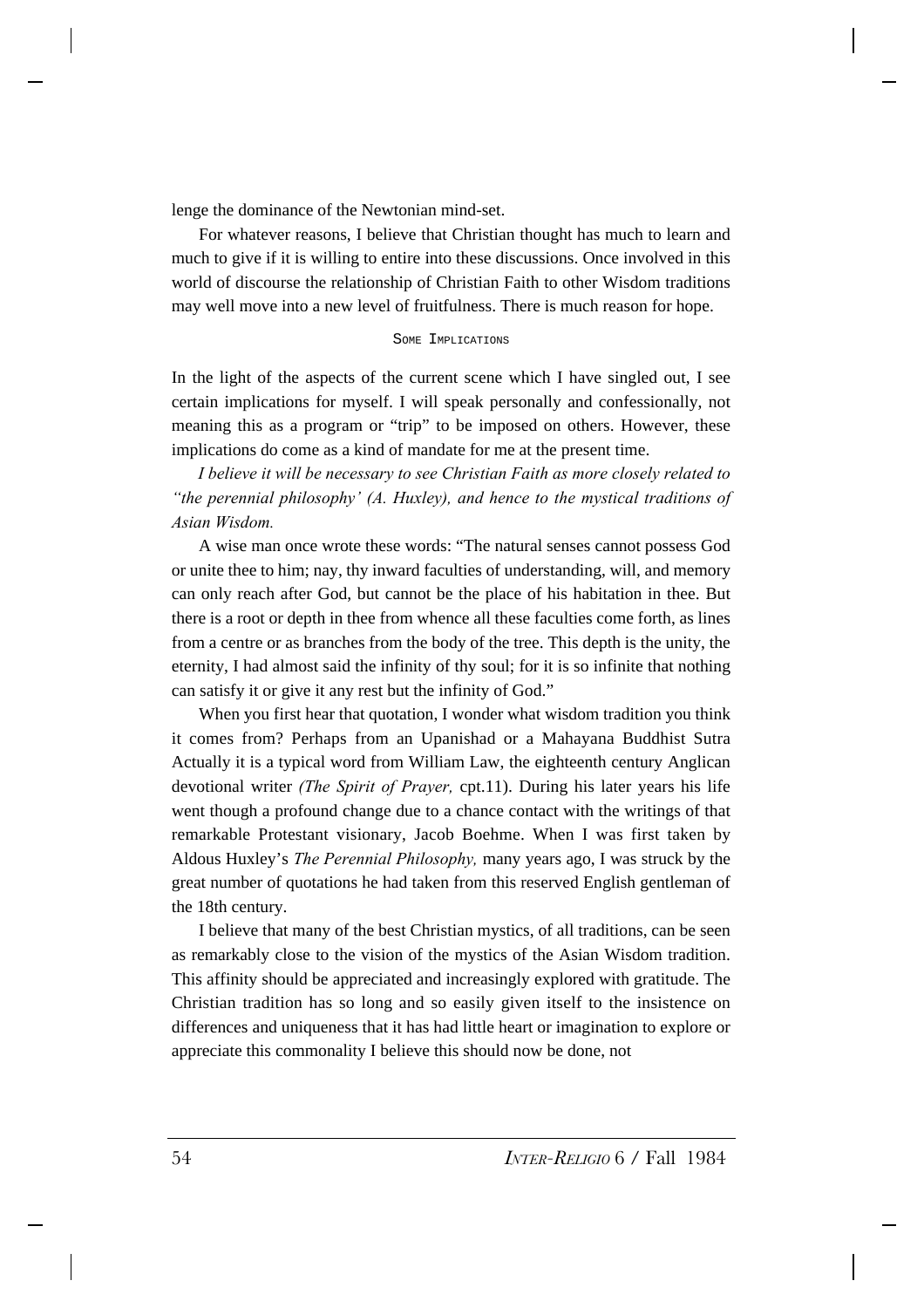naively, but with a quiet boldness and joy. Actually we are enriched, not embarrassed, by the commonality.

The pressure of the Divine Grace, seeking to reveal itself and draw all life towards wholeness, and the longing of the human, seeking to give itself in adoration and service as an instrument of a creative peace, is glimpsed, albeit through many historical limitations and numerous distortions, in all of the great Wisdom traditions. We encounter this in those who have been nourished on the Rig–Veda, the Upanishads and the Gita, the Buddhist Sutras, the Zend-Avesta, Zen and Sufi tales, the Koran and the Old and New Testaments.

Bede Griffiths, an English monk of the Benedictine Order, who has spent many years living in an ashram in India, has well said: "The Semitic religious, Judaism and Islam, reveal the transcendent aspect of the divine Mystery with incomparable power. The oriental religions reveal the divine Immanence with immeasurable depth. Yet in each the opposite aspect is contained, though in a more hidden way. We have to try to discover the inner relationship between these different aspects of Truth and unite them in ourselves. I have to be a Hindu, a Buddhist, a Jam, a Parsee, a Sikh, a Muslim, and a Jew, as well as a Christian, if I am to know the Truth and to find the point of reconciliation in all religions" (Bede Griffiths, *Return to the Centre,* p.71).

But how can such a task be pursued, given the limitations of one existence? Those who study living organisms have discerned that there are two complimentary phenomena of any self-organizing system. These are (a) self–renewal—the ability of living systems continuously to renew and recycle their components while maintaining the integrity of their overall structure; and (b) self–transcendence—the ability to reach out creatively beyond physical and mental boundaries in the process of learning, development, and evolution.

Translated into my own work I believe this means that for my own soul's sake I must participate faithfully in the cultivation of my own tradition—the Eucharist, the daily office, the growing acquaintance of the mystics like Mother Julian of Norwich, William Law, Thomas Traherne, and poets like George Herbert, John Donne, and William Blake. At the same time, I must cultivate the friendship of those outside my circle—for the expansion and enrichment which they give. Since I can only cultivate so many it is best to befriend those nearby. When I lived in Burma it was the Theravada Buddhist tradition. In Tao Fong Shan, I think we have a special responsibility to the Taoist tradition. For the same reason I am glad that Bede Griffiths in India pursues Hindu friends and William Johnston in Japan cultivates the Zen tradition. In this way we all stand to be enriched.

Does this mean that I am precluded from raising questions about the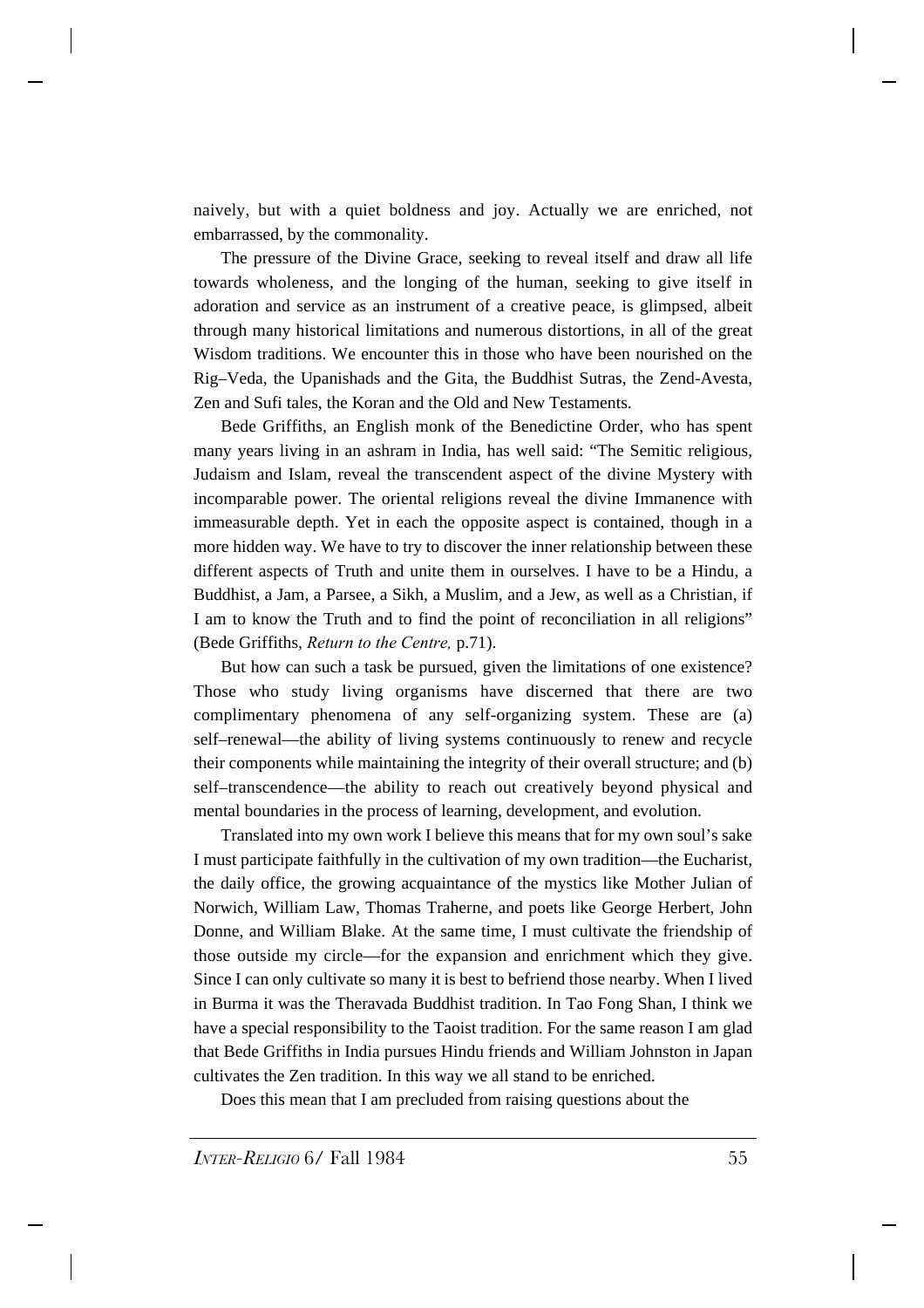difference or uniqueness of one way or insight? Not at all! In fact, to be true to myself I must, at times, perform this critical service. But I will do it better if I have first seen more clearly my commonality with the Wisdom traditions. Once a solid basis of friendship has been established, differences can be seen valued and pursued. No friendship results when one begins with differences without an appreciation of commonality

My growth depends upon *both* self-renewal *and* self-transcendence.

*I believe the study of the Wisdom traditions will need to extricate itself from the Babylonian Captivity of the Scientific mind-set which has for too long dominated the disciplines of Theology and the History of Religions.*

Since the 17th century the "scientific mind" has come to dominate western culture and has become the model for serious scholarly investigation. This has been characterized by *reduction* (breaking the subject down into smallest units, *analysis* (the methods of laboratory testing), and *objectivity* (the views of the examiner are to be kept out of the material investigated or conclusions drawn. The obvious gains which have been brought to the world, especially in the area of technological development, need not be denigrated. But it is becoming increasingly clear, and this is what the 'breakthrough" of the New Physics is teaching us, that this methodology has severe limitations. It must be radically complemented—so much so as to result in a whole paradigm shift with repercussions in all areas of life.

The humanities, especially, have suffered from the felt necessity to bring all disciplines into line with the assumed scientific respectability of the ideal of scientific objectivity advanced by Newton and Descartes. Sociology, history, psychology, and even history of religions and theology have tried passionately to prove their scientific methodologies so as to recommend themselves in this scientifically dominated culture. The limitations placed on these fields, where a methodology suited to technology is applied to humanistic studies, is becoming ever more plain. In fact, the effects of this in the areas of medical care, therapy, economics, social planning, and ecology are becoming frighteningly obvious for those willing to take a hard look.

It is not surprising that theology and the study of the history of religions have felt the impact of this scientific examination. I believe that a recognition of these limitations and the pursuing of a more holistic, intuitive "systems" approach will be a necessity for valuable work in the relationship and understanding of Christian Faith and the Asian Wisdom traditions. I will simply hint at a few of the implications that follow from this broad assertion:

1. Instead of "objectivity," the model of friendship—communion of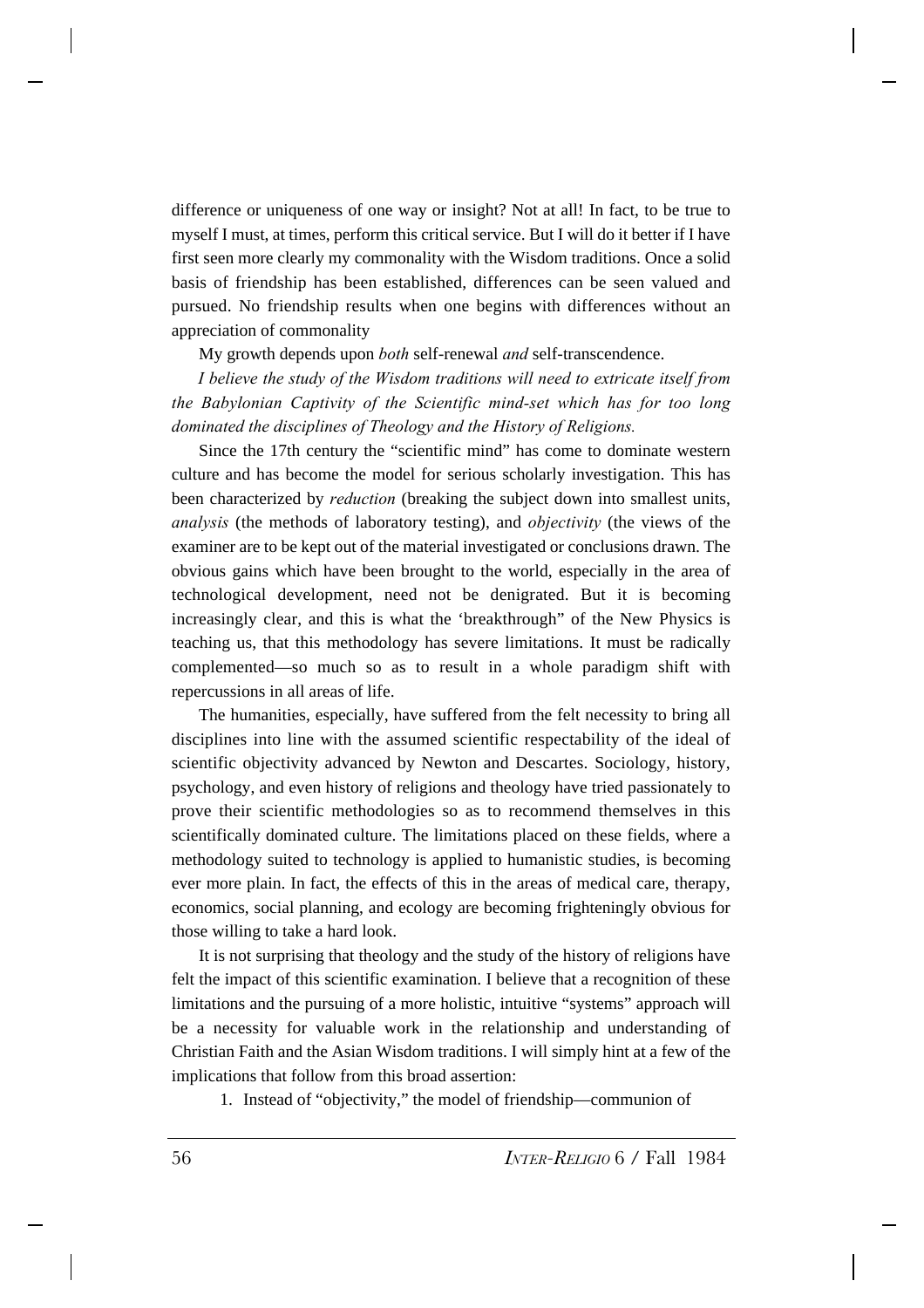persons—will serve us better. In this it is by bringing the best of my own growing appreciation of my own faith and a sensitized listening to and learning from the other that experiential knowledge and perhaps transformation may occur.

- 2. Instead of efforts to "demythologize" (a typical product of the scientific analysis of ancient documents approach), we shall be concerned to appreciate the mythical elements as revelatory of the universal significance of events. We shall value the help of C. G. Jung and others to develop a more archetypal understanding of the rich symbols and metaphors which convey the meaning of events of history.
- 3. Instead of the specialist tendency (implicit in the now "older" scientific approach), we will work toward a more holistic or "systems" approach to our studies. William Laws' use of the figure of root and branches of a tree is typical of "systems" thinking in contrast to the static model of the clock in mechanistic models. All is inter–related; therefore the study of my tradition must not be separated from the other living traditions which surround me. And the insights of the mystical traditions must not be separated from the question of life styles, health, music, work, communication, and the whole realm of values.
- 4. The inner-journey or pilgrimage and the risks and lessons involved will be integral to the adventures and quests of our studies in the future. In the older model this would have little to do with the investigations or the conclusions of the scientists' findings. In the new view, in the area of the interface of Christian Faith and Asian Wisdom traditions it will be seen as the most important conditioning factor.

I believe we have already come to see that some of the most helpful work being done in this area is not coming from our University departments, but from those whose life has been lived at the meeting point of faiths in a desire to understand two faiths at once. In this it is people like Karl Reichelt, Thomas Merton, Bede Griffiths, Kenneth Cragg, William Johnston, Anthony de Mello, and many others who have modelled the lifestyle and pilgrimage which is needed. In each case, bearing within themselves the creative tension of looking with both eyes, or living in two worlds, not dominated by the demand of a cool objectivity, has been the source of their seeing and their special helpfulness.

*I believe that we are being challenged today to participate in the beginnings of a paradigm shift from the world of fragmentation, which has been the result of the domination of the scientific mind, and move*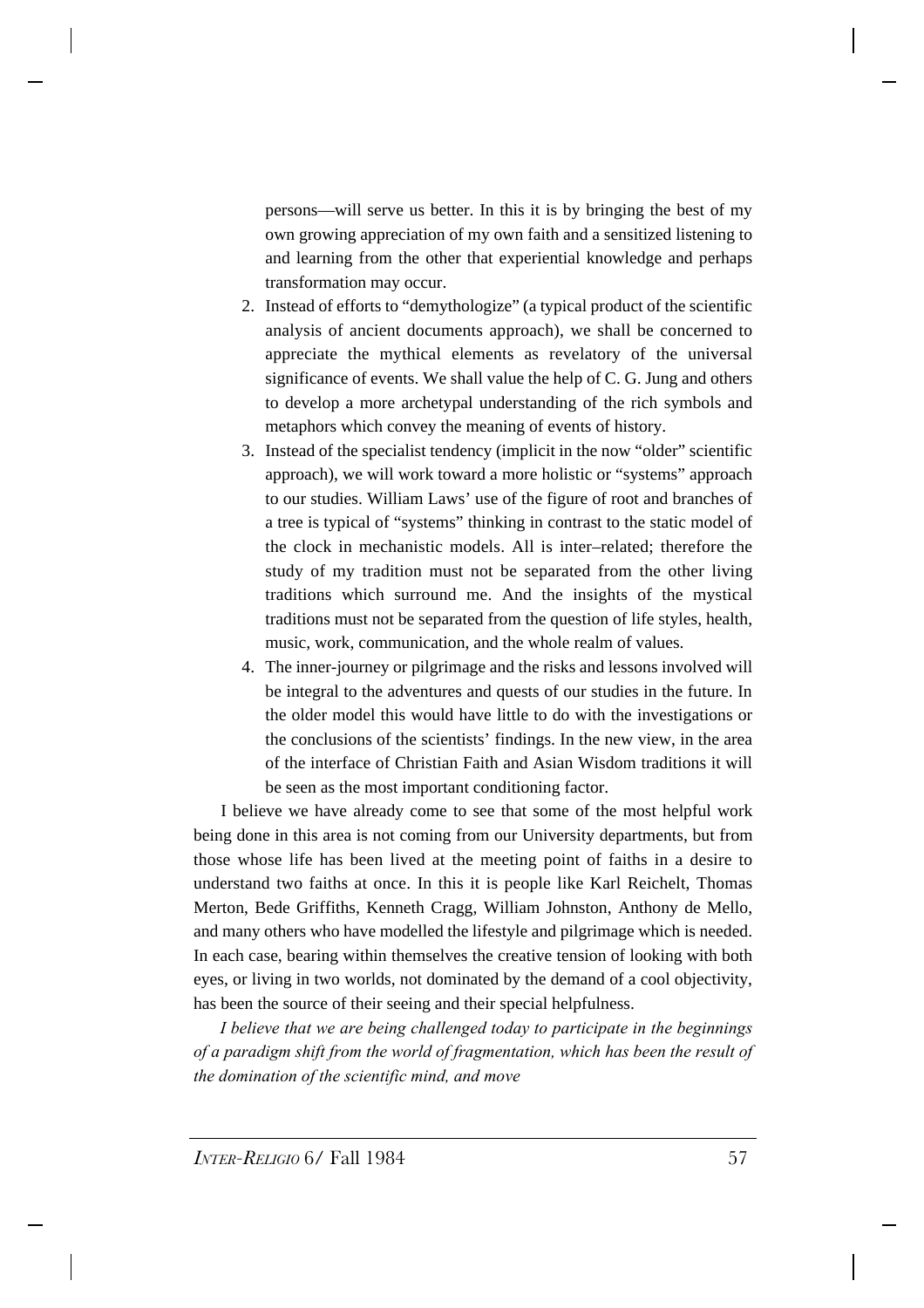## *towards a holistic vision which can affect every area of life.*

Significant voices in our time—some "trendy," others visionary, and some prophetic—are seeing the closing of one era and the emergence of a renewed time. This is described in various ways; it is the end of the mechanistic–science era and the beginning of the holistic–systems era; the ending of the yangdominated, masculine and rationalistic time and the emergence of the *Yin,* feminine, intuitive, imaginative era.

One of the most comprehensive treatments of this theme is that of Fritjof Capra in his The *Turning Point: Science, Society and The Rising Culture.* Having lived as a physicist with the breakthrough of the New Physics and being appreciative of the convergence of this world view with that of the Asian Wisdom traditions, he has come to believe that many of the growing pains of recent times signal the emergence of a paradigm shift, as important for our time as the rise of mechanistic science in the 17th century.

Capra sees the dominance of this mechanistic model as the main reason for the inability of the various fields of endeavor to meet the challenges of our time. "The mechanistic Cartesian world view has had a powerful influence on all our science and on the general Western way of thinking. The method of reducing complex phenomena to basic building blocks, and of looking for the mechanisms through which these interact, has become so deeply ingrained in our culture that it has often been identified with the scientific method. Views, concepts, or ideals that did not fit into the framework of classical science were not taken seriously and were generally disdained, if not ridiculed. As a consequence of this overwhelming emphasis on reductionist science our culture has become progressively fragmented and has developed technologies, institutions, and life–styles that are profoundly unhealthy.... This sense of integrity and - balance has been lost in our culture. The fragmented, mechanistic world view that has become all pervasive and the one–sided, sensate, and "Yang–oriented" value system that is the basis of this world view, have led to a profound cultural imbalance and have generated numerous symptoms of ill health" (p.234).

But signs are abundant, both in the social ferments of the world and the pressures on the scientific disciplines, for a new paradigm shift: we are at the beginning of a new time. "What we need, then, is a new 'paradigm'—and values. The beginnings of this change, of the shift from the mechanistic to the holistic conception of reality, are already visible in all fields and are likely to dominate the present decade.... The sixties and seventies have generated a whole series of social movements that all seem to go in the same direction, emphasizing different aspects of the new vision of reality.

"So far, most of the movements still operate separately and have